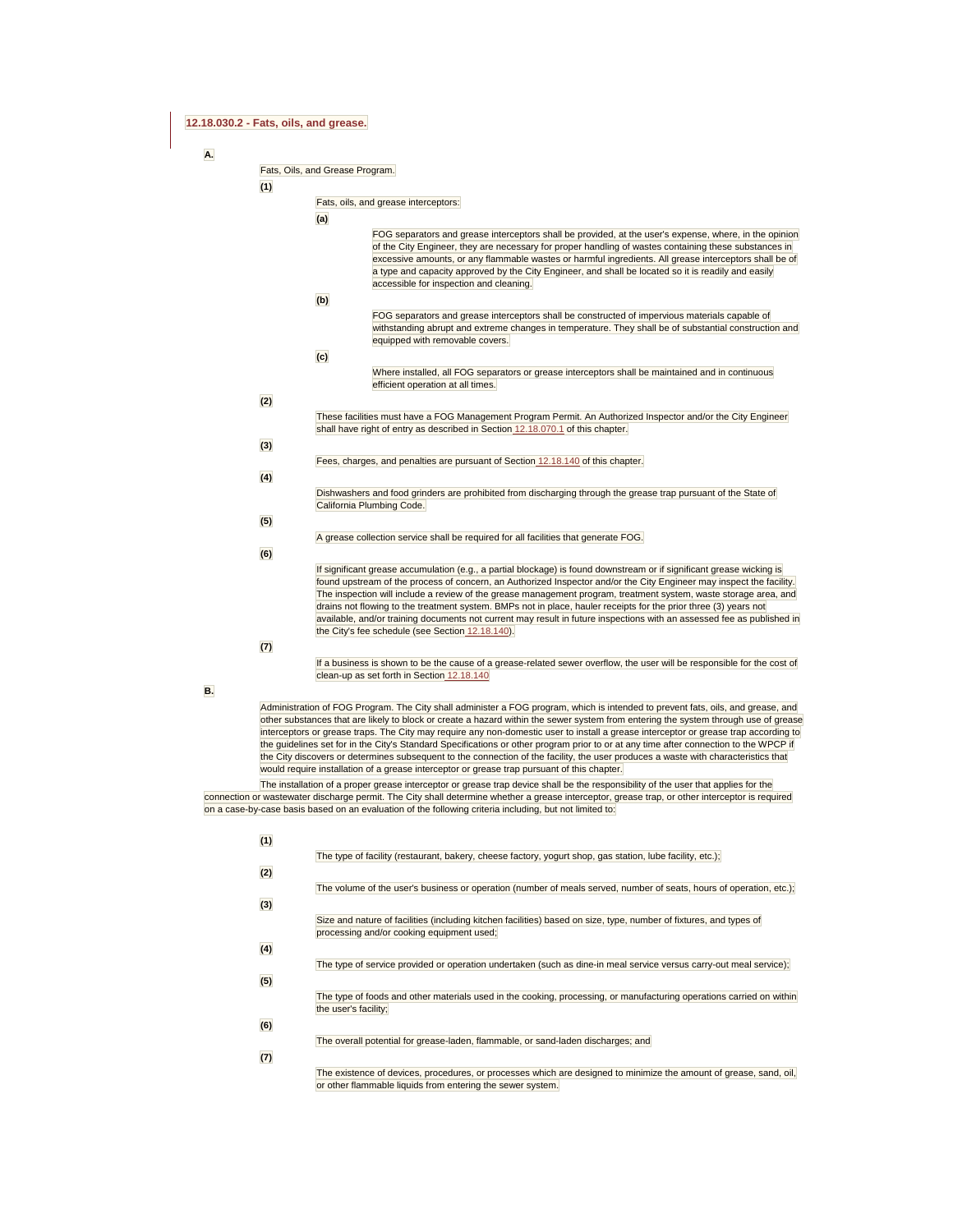The design, location, and procedures for operation of a required grease interceptor or grease trap shall be approved by the City. Such approval shall be obtained prior to the user's connection of the facility to the WPCP, in the event of new construction or remodeling. In instances where a user has already connected and the City determines that a grease interceptor or grease trap must be installed, the user shall promptly provide for the installation of the device, including providing such design and operational plans as may be required. The installation of a grease interceptor or grease trap as required by this chapter on an existing user facility shall occur within a reasonable time not to exceed one hundred (100) days after the user has been provided notice that a grease interceptor or grease trap must be installed. This time limit may only be extended by the City in a written agreement.

# **C.**

Grease Interceptor Maintenance Procedures and Program. Any user, required by the City and/or this chapter to install and/or operate a grease interceptor or grease trap, shall adequately maintain the device so that the device is in proper working order at all times. Grease and oil interceptors shall be cleaned by a licensed and permitted waste hauler on a periodic basis to assure that the grease interceptor will operated as designed at all times. Any user, required to install or have in operation a grease interceptor or grease trap pursuant of this chapter, shall have a plan of operation or program for their facility that is intended to ensure that the grease interceptor or grease trap operates as designed to prevent grease, oil, sand, or other harmful constituents from entering the sewer system. These procedures may be include adoption of kitchen practices to minimize grease-laden garbage, which may ultimately enter the facility's drains and floor traps and/or other such procedures as may be required for proper operation of the grease interceptors.

#### **(1)**

**(2)** 

**(3)** 

Grease interceptors shall be cleaned out completely by a FOG collection service as necessary to assure that the grease interceptor will operate as designed at all times or as otherwise specified by the City. Decanting or discharging of removed waste back into the grease interceptor, for the purpose of reducing the volume to be hauled, is prohibited.

#### The use of additives, directly or indirectly to the plumbing or sewer system, to emulsify grease and/or oil, is specifically prohibited.

# **(4)**

The use of biological additives as a supplement to grease interceptor maintenance, including the addition of microorganisms, may be authorized by the City Engineer. Approval shall be obtained (in writing) prior to use of such additives.

#### Maintenance records indicating date of service, volume pumped, name of waste hauler, and waste disposal location for each pumping of the grease interceptor must be kept for a minimum of three (3) years. The records must be provided to the City Engineer when requested during normal business hours.

# **(6)**

**(5)** 

All waste removed from a grease interceptor must be disposed of at a facility permitted by Contra Costa County or other applicable regulatory agencies to receive such waste. Pumped out FOG shall not be returned to the sewer system, nor any private wastewater system, nor storm drains.

# **(7)**

Any fixture connected to a grease interceptor shall have a non-removable, secured food strainer of such integrity so as to withstand daily operational usage.

# **D.**

# Best Management Practices.

### **(1)**

Drain Screen. After March 1, 2006, drain screens shall be installed on all drainage pipes for all new food services establishments deemed by the City Engineer to generate FOG.

#### **(2)**  Waste FOG:

| Such recycling barrels, drums, or bins shall be maintained appropriately to ensure they do not leak or |
|--------------------------------------------------------------------------------------------------------|
| enter the City's stormwater collection system by direct discharge or by commingling with stormwater.   |
|                                                                                                        |
|                                                                                                        |
|                                                                                                        |

### **(3)**

### Food Waste. All food waste shall be disposed of directly into the trash or garbage and not in sinks.

**(4)** 

# Employee Training:

**(a)** 

#### Employees of food service establishments shall be trained within three (3) months after the effective date of this chapter, and two (2) times each calendar year thereafter, on the following subjects: **(i)**

- How to "dry wipe" pots, pans, dishware, and work areas before washing to remove FOG.
- How to properly dispose of food waste and solids in enclosed plastic bags prior to disposal in trash bins or containers to prevent leaking and odors.
- **(iii)**

**(ii)**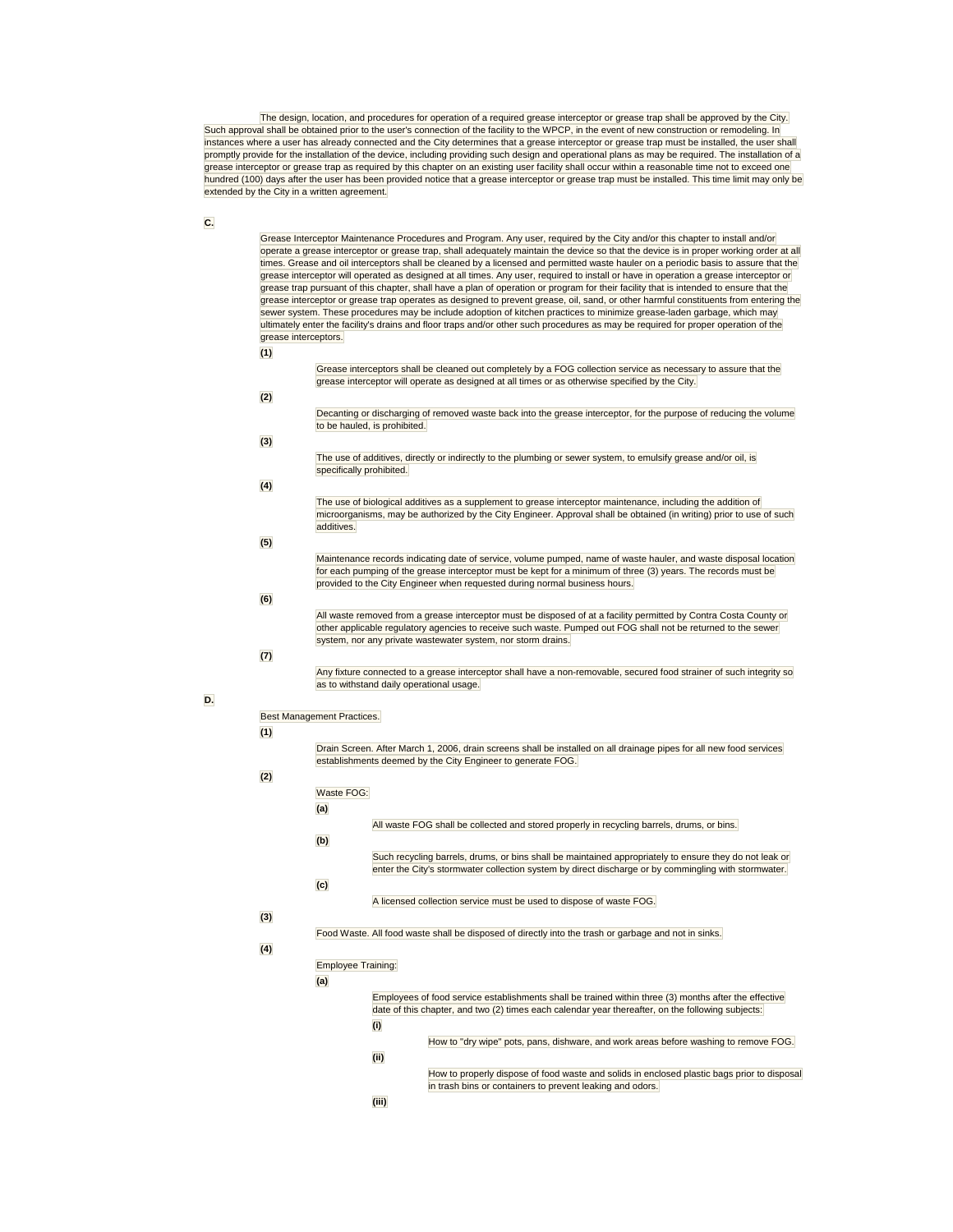|     | The location and use of absorption products to clean under fryers and other locations<br>where grease may be spilled or dripped.                                                                                                                                                              |  |  |  |
|-----|-----------------------------------------------------------------------------------------------------------------------------------------------------------------------------------------------------------------------------------------------------------------------------------------------|--|--|--|
|     | (b)                                                                                                                                                                                                                                                                                           |  |  |  |
|     | Training shall be documented and employee signatures retained indicating each employee's attendance<br>and understanding of the practices.                                                                                                                                                    |  |  |  |
|     | (c)<br>Training records shall be available for review at any reasonable time by an Authorized Inspector and/or<br>the City Engineer.                                                                                                                                                          |  |  |  |
| (5) | Kitchen exhaust filters shall be cleaned as frequently as necessary in order to maintain good operating condition.                                                                                                                                                                            |  |  |  |
| (6) | All BMPs shall be posted conspicuously in the food preparation and dishwashing areas and process areas at all<br>times.                                                                                                                                                                       |  |  |  |
|     | Grease Separators (Traps) for Treating FOG Wastes.                                                                                                                                                                                                                                            |  |  |  |
| (1) | Facilities that have FOG, but are not required to have a grease interceptor, must have an adequate-sized grease trap<br>as determined by the City Engineer.                                                                                                                                   |  |  |  |
| (2) |                                                                                                                                                                                                                                                                                               |  |  |  |
|     | Required connections to grease traps: all three compartment sinks, scullery (preparation) sinks, and pre-wash sinks<br>at dishwashing stations.                                                                                                                                               |  |  |  |
| (3) |                                                                                                                                                                                                                                                                                               |  |  |  |
|     | Prohibited connections or additives to grease traps:<br>(a)                                                                                                                                                                                                                                   |  |  |  |
|     | Final rinse discharge from automatic dishwashers/sanitizers shall not be connected to the grease trap.<br>(b)                                                                                                                                                                                 |  |  |  |
|     | Chemical additives, such as chlorinated solvents, or any other additives that causes the emulsification of<br>grease, are strictly prohibited from use in any grease trap.                                                                                                                    |  |  |  |
| (4) |                                                                                                                                                                                                                                                                                               |  |  |  |
| (5) | Maintenance of the grease trap shall be as often as required to maintain it in an efficient operating condition.                                                                                                                                                                              |  |  |  |
|     | For ease of inspection and maintenance, the area around the grease trap must be kept free of storage and the top of                                                                                                                                                                           |  |  |  |
|     | the grease trap must not be bolted down.                                                                                                                                                                                                                                                      |  |  |  |
| (6) | A maintenance log for the grease trap must be kept for a minimum of three (3) years and must be provided at the<br>request of the City.                                                                                                                                                       |  |  |  |
|     |                                                                                                                                                                                                                                                                                               |  |  |  |
| (1) | Grease Interceptors for Treating FOG Wastes.                                                                                                                                                                                                                                                  |  |  |  |
|     | Grease interceptors shall be required for new food handling facilities constructed after March 1, 2006.                                                                                                                                                                                       |  |  |  |
| (2) |                                                                                                                                                                                                                                                                                               |  |  |  |
|     | Grease interceptors are required for food handling facilities that generate FOG when there is remodeling, additions,<br>alterations, or repairs valued at or greater than what is specified in the City's fee schedule.                                                                       |  |  |  |
| (3) | Effective March 1, 2006, those food handling facilities operating without a grease interceptor shall, within six (6)<br>months of written notification by the City Engineer, be required to install a grease interceptor if the City Engineer                                                 |  |  |  |
|     | determines that the food service establishment is not adhering to the BMPS set forth in Section 12.18.030.2(D) of this<br>chapter, or that the food service establishment has caused or contributed to a sewer system blockage resulting in<br>maintenance requirements and/or sewage spills. |  |  |  |
| (4) |                                                                                                                                                                                                                                                                                               |  |  |  |
|     | All new grease interceptors shall be designed, constructed, and installed in accordance with the current City of<br>Richmond Building and Plumbing Codes, and shall be subject to approval by the Building Regulations Department.                                                            |  |  |  |
| (5) | All submitted drawings shall be prepared by a licensed and registered professional engineer. Any false information or<br>misleading calculations submitted shall be the responsibility of the user.                                                                                           |  |  |  |
| (6) | All grease interceptors shall be located such that they are readily and easily accessible for cleaning, inspection, and                                                                                                                                                                       |  |  |  |
|     | removal of intercepted waste.                                                                                                                                                                                                                                                                 |  |  |  |
| (7) | A common grease interceptor shared by multiple businesses can be utilized if specifically authorized by the City<br>Engineer upon evidence of legal operating and maintenance agreements between the involved users.                                                                          |  |  |  |
| (8) |                                                                                                                                                                                                                                                                                               |  |  |  |
| (9) | All grease interceptors shall include an effluent sample box and a sanitary tee located on the discharge side of the<br>sample box of a type and size approved by the City.                                                                                                                   |  |  |  |
|     |                                                                                                                                                                                                                                                                                               |  |  |  |

**E.** 

**F.** 

Inspection by the City of installed grease interceptors and piping prior to backfilling is required. Piping shall meet the<br>requirements of the City of Richmond Building and Plumbing Code.